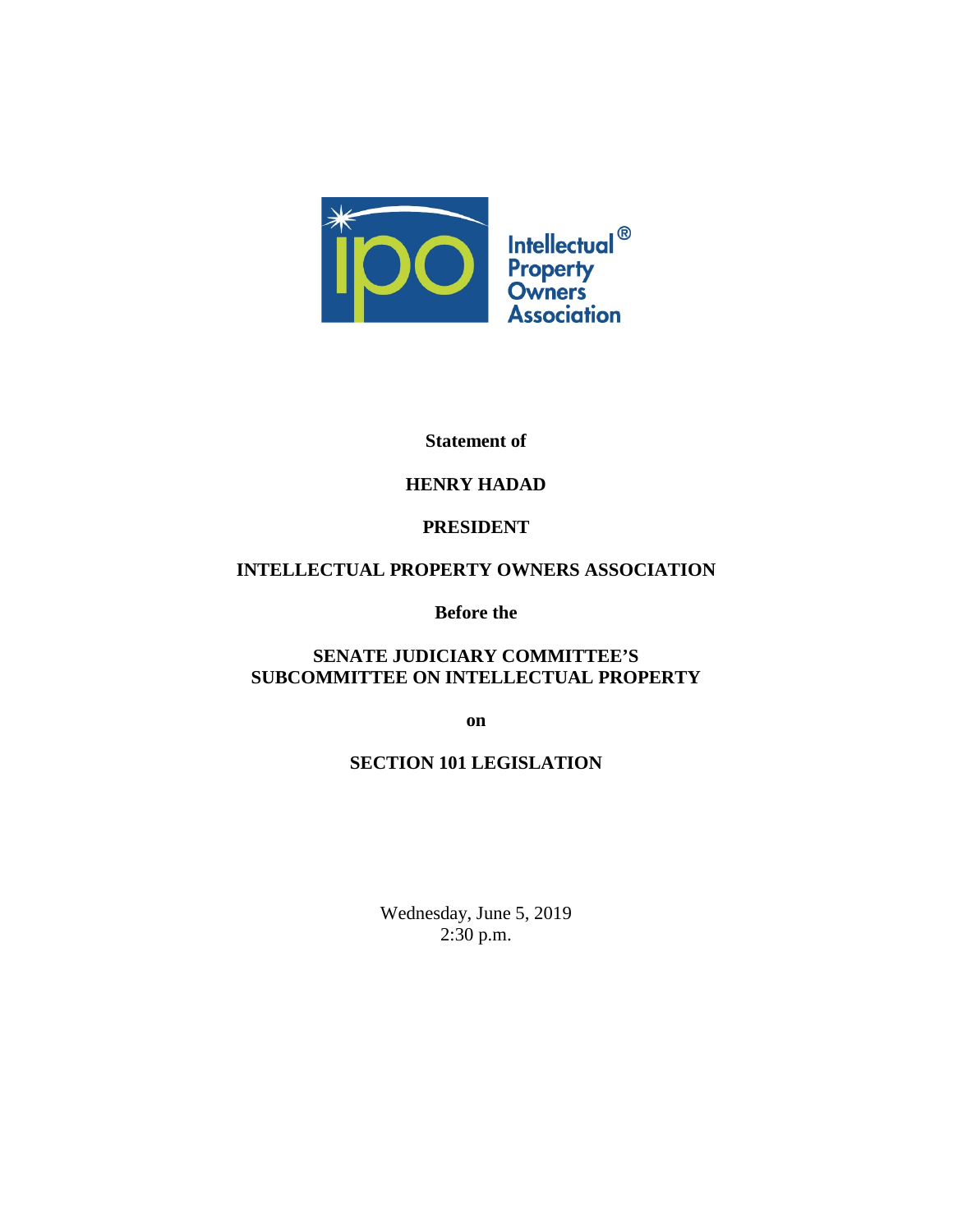Mr. Chairman and Members of the Subcommittee:

Thank you for the opportunity to appear on this panel and discuss the State of Patent Eligibility in America. By way of introduction, I am Senior Vice President & Deputy General Counsel at Bristol-Myers Squibb (BMS), where I have served as Chief Intellectual Property Counsel since 2011. I am a registered patent attorney and have practiced IP law and litigation since 1991, initially in private practice and then in-house for the past twenty years, including prior employment as Chief IP Counsel of Schering-Plough Corporation. Although BMS and I are members of various stakeholder groups that are testifying during these hearings, I am today testifying in my capacity as the President of Intellectual Property Owners Association (IPO). The views that I share today reflect IPO's position on patent eligibility and should not be taken as the views of BMS or any other organization.

#### **INTRODUCTION**

IPO is a trade association representing companies and individuals in all industries and fields of technology who own, or are interested in, intellectual property rights. We are a diverse organization, representing members that include about 200 companies in industries ranging from pharmaceuticals and biotechnology to electronics and information technology. IPO believes IP rights drive innovation, which creates economic prosperity. IPO advocates for effective and affordable IP ownership rights and offers a wide array of services, including supporting member interests relating to legislative issues and disseminating information to the public on the importance of IP rights.

My comments are based on positions adopted by the IPO Board of Directors in 2017 and 2018 recommending legislation to amend section 101 of the U.S. Patent Act in

2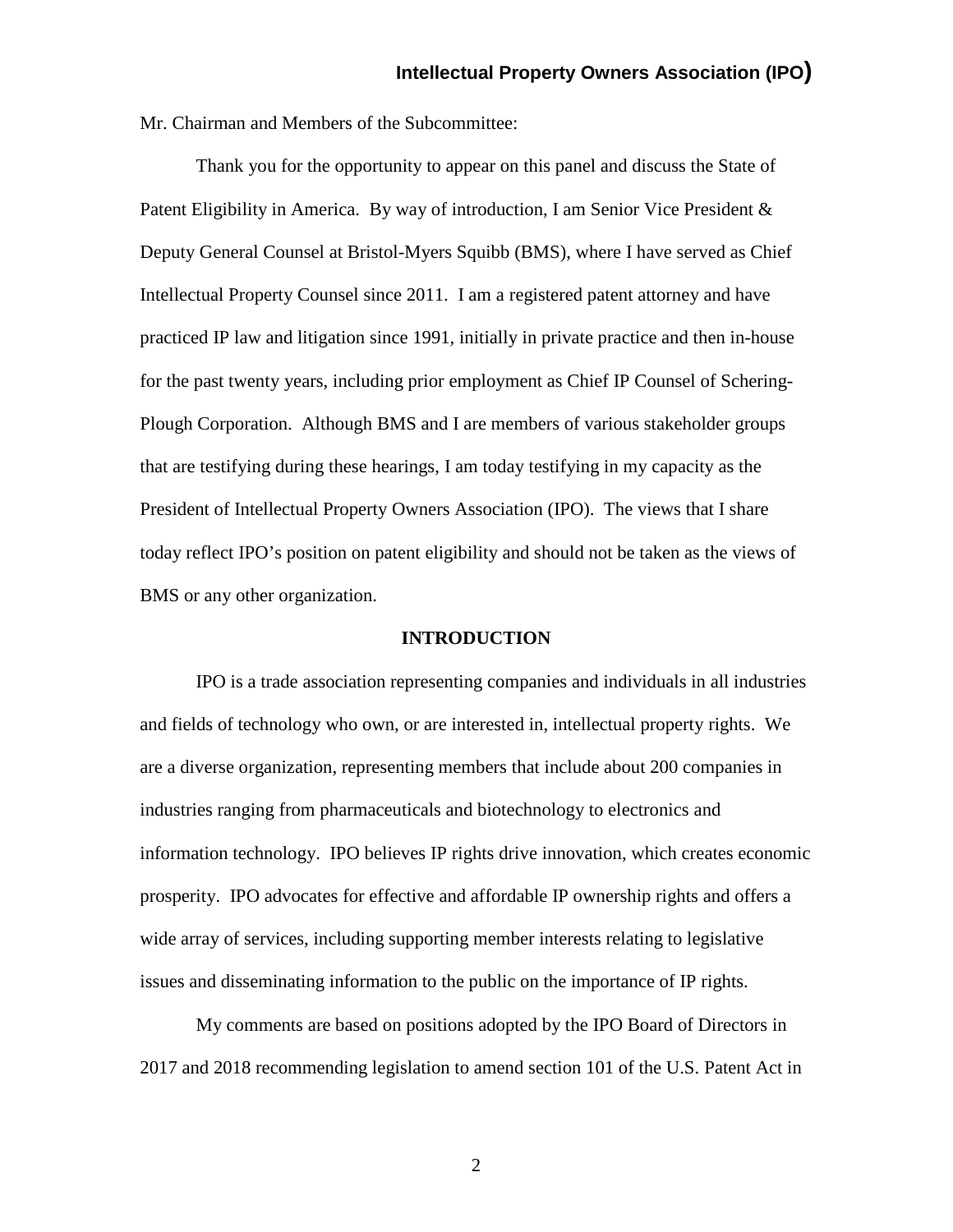response to several Supreme Court decisions that significantly changed the law on patent eligibility and compromised the ability to patent important innovations in the United States. The IPO position was merged with efforts by AIPLA, and our joint proposal was adopted by many other significant bar associations in recognition of the great uncertainty and confusion regarding patent eligibility faced by inventors, businesses, the USPTO, and the federal courts. Important technological advances are being denied patent protection despite efforts by the USPTO and the lower courts to rationally apply the current law. Congressional action is needed.

We applaud the Subcommittee's leadership on addressing this issue and thank Chairman Tillis and Ranking Member Coons for hosting roundtables to receive input from stakeholders and engage in a thoughtful, constructive dialogue about the extent of the problem and to identify possible balanced solutions. IPO supports this bipartisan, bicameral effort to develop a pro-innovation bill to clarify section 101. While IPO has not taken an official position yet on the proposed legislative text released on May 22, the draft language relating to section 101 is consistent with the approach taken in our earlier legislative proposal. IPO notes that certain aspects of the May 22 legislative proposal, such as the suggested changes to section  $112(f)$ , have not been addressed by the IPO Board and may require further study to understand how they would interplay with the existing requirements of section 112, which already serve as an effective check on patent claim breadth.

IPO will continue during this process to provide input about reforms that will increase certainty, consistency, and predictability for patent owners and promote innovation, investment and job creation. We look forward to working with this

3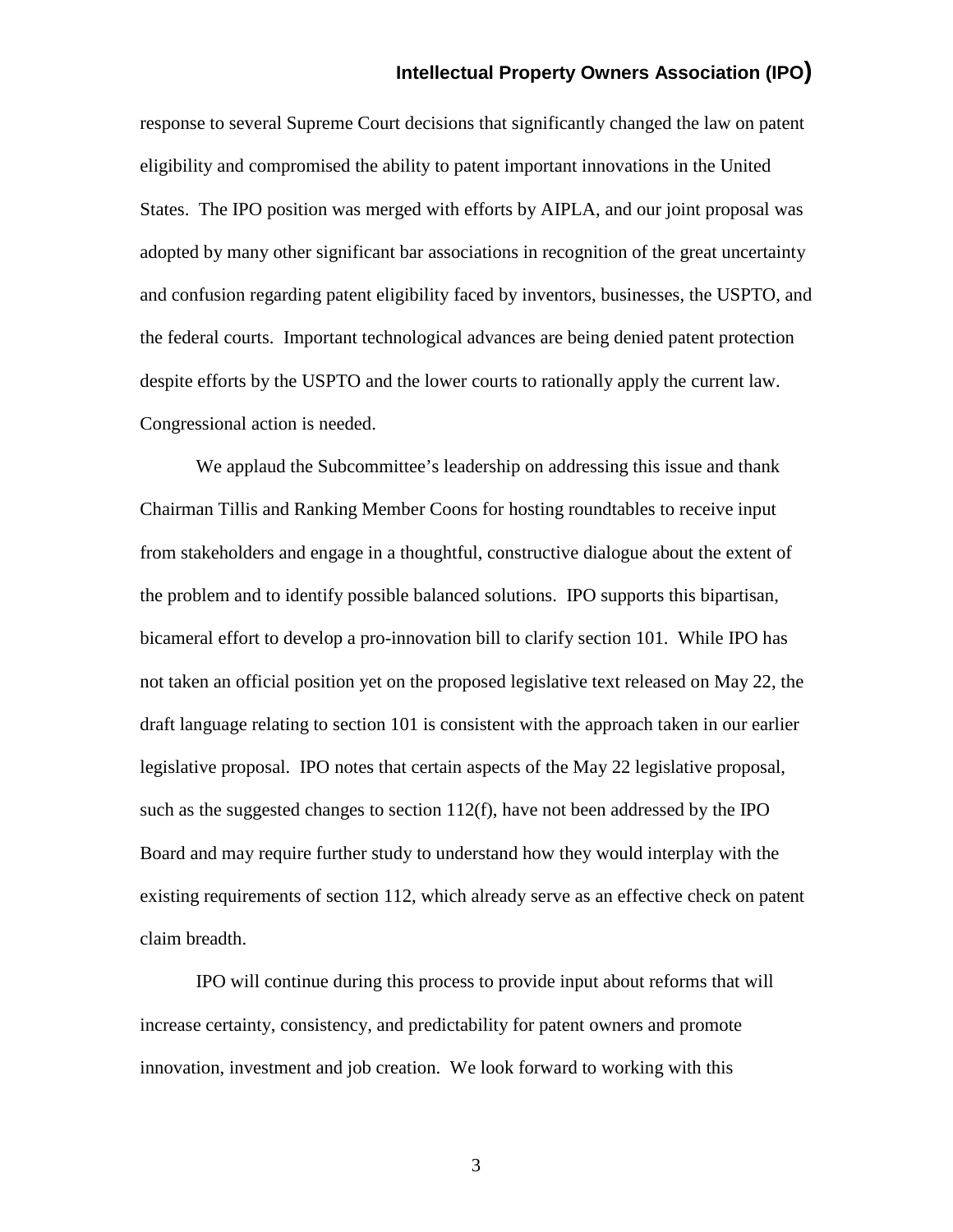Subcommittee, and the corresponding Subcommittee in the House, to find a balanced solution that addresses the varying interests of IPO's members.

### **I. Problems with the Current State of the Law**

The U.S. Constitution provides Congress with the power to "promote the Progress of Science and useful Arts, by securing for limited Times to Authors and Inventors the exclusive Right to their respective Writings and Discoveries."[1](#page-3-0)

The current language of 35 U.S.C. § 101 was enacted in 1952, establishing that "[w]hoever invents or discovers any new and useful process, machine, manufacture, or composition of matter, or any new and useful improvement thereof, may obtain a patent therefor, subject to the conditions and requirements of this title." Section 101 is directed to the classes of inventions or discoveries that are the proper subject matter of patents versus other types of IP protection. Other sections of the Patent Act govern patentability, which is a qualitative analysis of whether an invention is novel and non-obvious to a skilled artisan and whether the formal requirements of properly disclosing and claiming the invention are satisfied.

Since 2006, the U.S. Supreme Court has been significantly active in patent law, issuing several cases on average per year that have largely either diminished patent

<span id="page-3-0"></span><sup>&</sup>lt;sup>1</sup> U.S. CONST. art. I, § 8.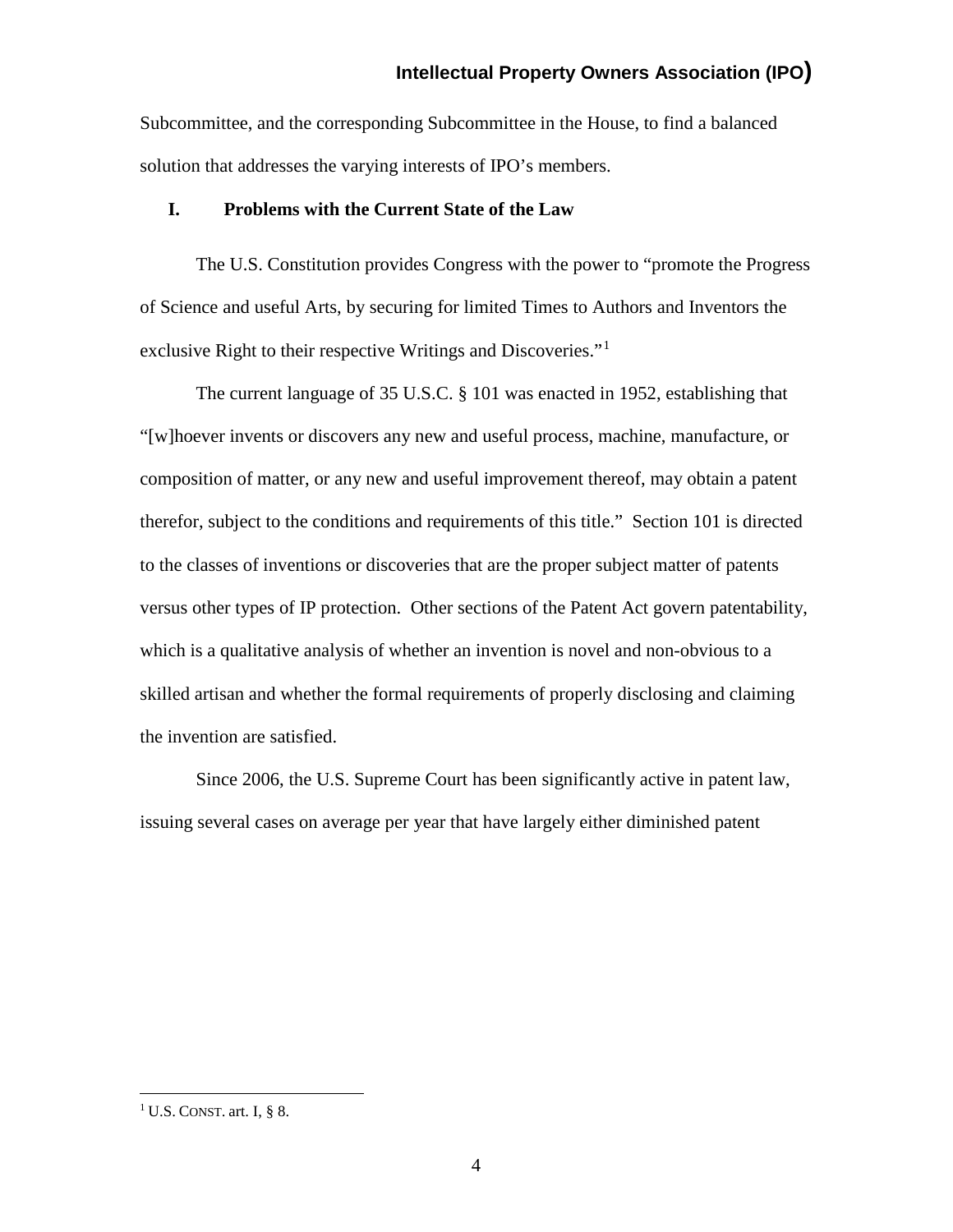protection or made it more uncertain.[2](#page-4-0) Four of these opinions—*Bilski v. Kappos*, [3](#page-4-1) *Mayo Collaborative Servs. v. Prometheus Labs.*, [4](#page-4-2) *Ass'n for Molecular Pathology v. Myriad Genetics Inc.*, [5](#page-4-3) and *Alice Corp. Pty. Ltd. v. CLS Bank Int'l [6](#page-4-4)* —have drastically limited and confused the scope of what is patent-eligible by creating a vague and subjective test for eligibility that lacks basis in the Constitution or statute. The test conflates the requirement that subject matter must be eligible for a patent with the other statutory requirements that must be satisfied to obtain a patent. As a result of the Supreme Court's jurisprudence, section 101 has become a blunt instrument for invalidating patents without reaching these other statutory requirements.

Under the Supreme Court's test, determining whether an invention is patenteligible requires (1) determining whether the patent claim is directed to an abstract idea, natural phenomena or product of nature, and if so, (2) whether the claim contains an "inventive concept," i.e., elements that are not routine or conventional that "'transform the nature of the claim' into a patent-eligible application."<sup>[7](#page-4-5)</sup> There are numerous problems with this framework. First, the test requires an inquiry as to whether claim

<span id="page-4-0"></span> <sup>2</sup> *See, e.g.*, *Ebay Inc. v. MercExchange, L.L.C.*, 547 U.S. 388 (2006) (holding that injunctive relief is not a remedy available as a matter of right for patent infringement); *KSR Int'l Co. v. Teleflex Inc.*, 550 U.S. 398 (2007) (rejecting the Federal Circuit's "teaching-suggestion-motivation" test for obviousness in favor of a more flexible standard); *Limelight Networks, Inc. v. Akamai Techs., Inc.*, 572 U.S. 915 (2014) (holding that induced infringement under 35 U.S.C. § 271(b) requires a single direct infringer); *Impression Prods., Inc. v. Lexmark Int'l, Inc.*, 581 U.S. \_\_\_, 137 S. Ct. 1523 (2017) (holding that the foreign sale of a U.S.-patented article, when by or with the approval of the U.S. patentee, does not exhaust the patentee's U.S. patent rights); *TC Heartland L.L.C. v. Kraft Foods Group Brands* L.L.C., 581 U.S. \_\_\_, 137 S. Ct. 1514 (2017) (holding that domestic defendants "reside" only where incorporated for venue purposes); *Oil States Energy Servs., LLC v. Greene's Energy Grp., LLC*, 584 U.S. \_\_\_, 138 S. Ct. 1365 (2018) (holding that a U.S. patent is a "public right" rather than private property).

<span id="page-4-1"></span><sup>3</sup> 561 U.S. 593 (2010).

<span id="page-4-2"></span> $4\,566$  U.S. 66 (2012).

<span id="page-4-4"></span><span id="page-4-3"></span><sup>5</sup> 569 U.S. 576 (2013).

<sup>6</sup> 573 U.S. 208 (2014).

<span id="page-4-5"></span><sup>7</sup> *Alice Corp. v. CLS Bank Int'l*, 572 U.S. 208, 217 (2014) (quoting *Mayo Collaborative Services v. Prometheus Laboratories*, 566 U.S. 66, 78 (2012)).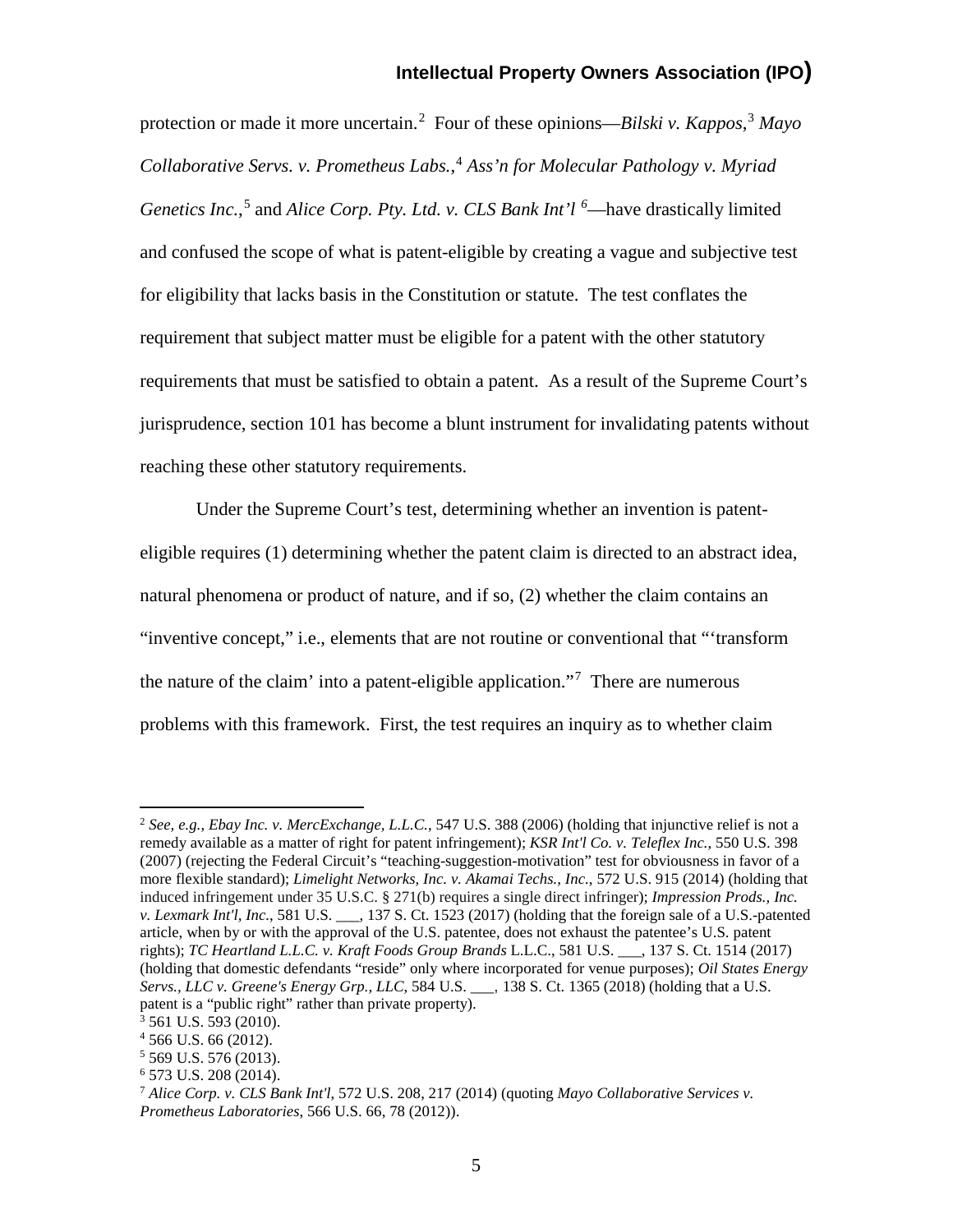elements are "routine or conventional," which are questions properly evaluated under section 102's novelty requirement. Second, the Patent Act of 1952 codified the requirement of non-obviousness in section 103 in part to preclude an analysis of an invention's inventive concept. Section 103 provides a better filter because it bases nonobviousness on the objective standard of a person of ordinary skill in the art. Finally, recent lower court opinions have invalidated patents as ineligible under section 101 by explaining that the claims are too broad, an issue that is properly evaluated under section 112. [8](#page-5-0) Rigorous application of section 112's current requirements of written description, enablement, and definiteness in claiming could address many concerns that courts are currently addressing through section 101.

The Supreme Court's test has caused confusion and uncertainty for applicants seeking to obtain patents from the U.S. Patent and Trademark Office. Speaking at the IPO Annual Meeting in September 2018, USPTO Director Andrei Iancu acknowledged this uncertainty when he announced that the USPTO was working on revised guidance for examiners that he said was urgently needed given their daily struggles to apply the Supreme Court's test. The USPTO issued that guidance in January 2019, and we applaud Director Iancu's leadership in trying to provide more consistency and predictability across the USPTO. However, the guidance is constrained by the Supreme Court's jurisprudence, and uncertainty still exists about whether certain important inventions are eligible for protection. Even after issuing the new guidance, in April of this year Director

<span id="page-5-0"></span> <sup>8</sup> *See, e.g.*, *ChargePoint, Inc. v. SemaConnect, Inc.*, No. 2018-1739, slip op at 15, (Fed. Cir. Mar. 28, 2019); *Synopsys, Inc. v. Mentor Graphics Corp.*, 839 F.3d 1138, 1149 (Fed. Cir. 2016); *OIP Techs., Inc. v. Amazon.com, Inc.,* 788 F.3d 1359, 1363 (Fed. Cir. 2015).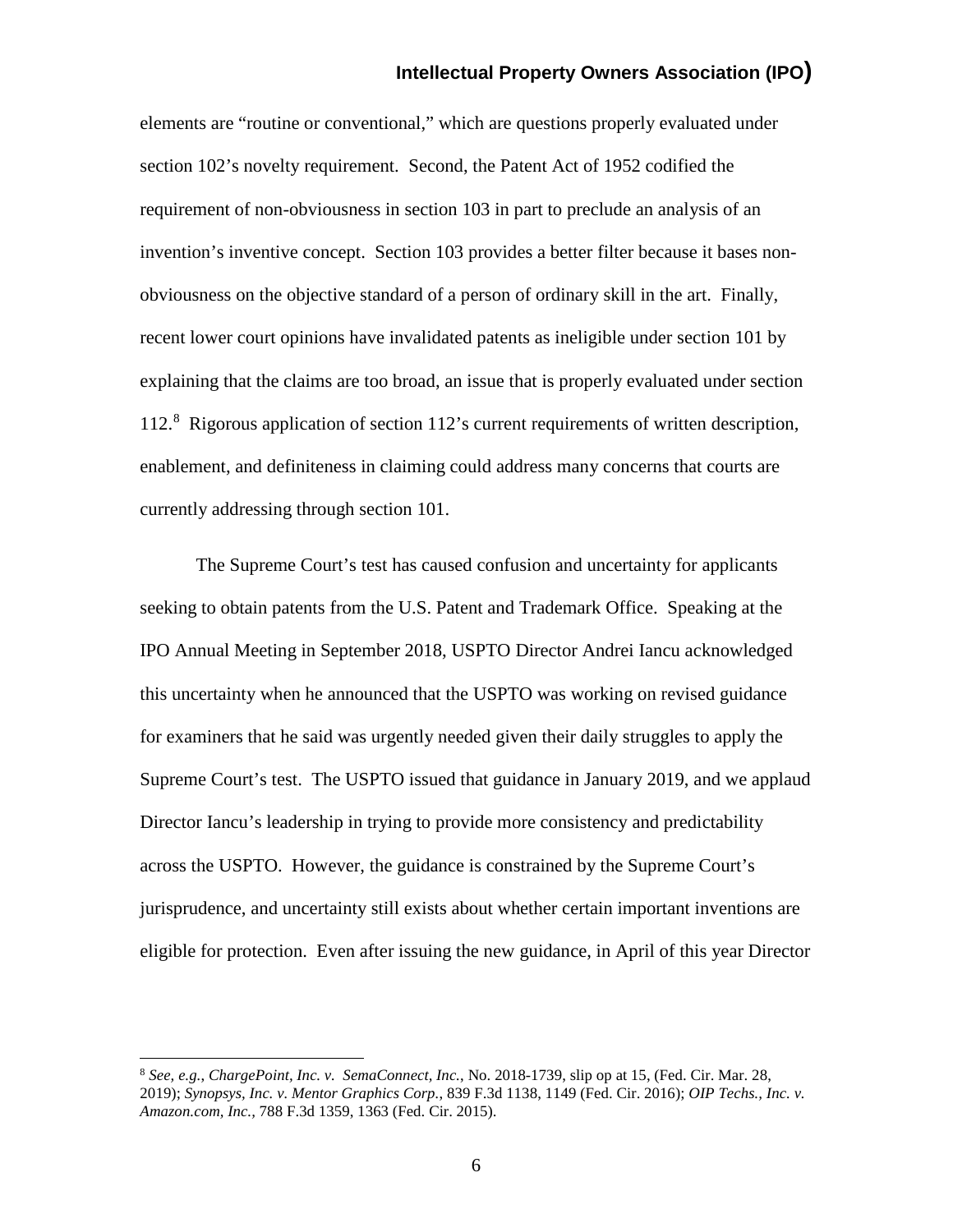Iancu called patent eligibility "the most important issue of substantive patent law" that "must be addressed now" because of the remaining "significant confusion" in the law.<sup>[9](#page-6-0)</sup>

The Supreme Court's jurisprudence has also caused uncertainty and confusion as patent owners seek to enforce their rights in court. Judges at the U.S. Court of Appeals for the Federal Circuit have authored numerous opinions critical of the U.S. Supreme Court's test, which has required the Federal Circuit to find important inventions ineligible for patent protection. In the diagnostics area, for example, in 2015's *Ariosa Diagnostics, Inc. v. Sequenom, Inc.*,<sup>[10](#page-6-1)</sup> the Federal Circuit held that Sequenom's groundbreaking claims for a method for detecting fetal DNA in maternal blood were patent-ineligible because they were directed to a natural phenomenon and the steps of amplifying and detecting the fetal DNA were "well-understood, routine, or conventional activity."[11](#page-6-2) In a concurring opinion, Judge Linn agreed that the "sweeping language" of the Supreme Court's test necessitated the result in this case, but he said that there was otherwise "no reason, in policy or statute, why this breakthrough invention should be deemed patent ineligible."<sup>[12](#page-6-3)</sup>

More recently, the Federal Circuit found claims for methods for diagnosing neurological disorders by detecting antibodies to a protein ineligible because they recited "only a natural law together with conventional steps to detect that  $law$ ."<sup>[13](#page-6-4)</sup> In a footnote, however, Judge Lourie agreed with the sentiment expressed by Judge Newman in a

<span id="page-6-0"></span> <sup>9</sup> Under Secretary of Commerce for Intellectual Property and Director of the U.S. Patent and Trademark Office Andrei Iancu, USPTO Updates: New Section 101 Guidance & Other Hot Topics, Remarks at 27th Annual Intellectual Property Law & Policy Conference at Fordham Law School (April 25, 2019), *quoted in* James Nurton, *Iancu Calls on Federal Circuit to Fix Section 101 Problem*, IP WATCHDOG (May 2, 2019), [https://www.ipwatchdog.com/2019/05/02/iancu-calls-federal-circuit-fix-section-101-problem/id=108813/.](https://www.ipwatchdog.com/2019/05/02/iancu-calls-federal-circuit-fix-section-101-problem/id=108813/) <sup>10</sup> 788 F.3d 1371 (Fed. Cir. 2015).

<span id="page-6-2"></span><span id="page-6-1"></span><sup>11</sup> *Id.* at 1377.

<span id="page-6-3"></span> $12$  *Id.* at 1381 (Linn, J., concurring).

<span id="page-6-4"></span><sup>13</sup> *Athena Diagnostics v. Mayo Collaborative Servs.*, 915 F.3d 743, 757 (Fed. Cir. 2019).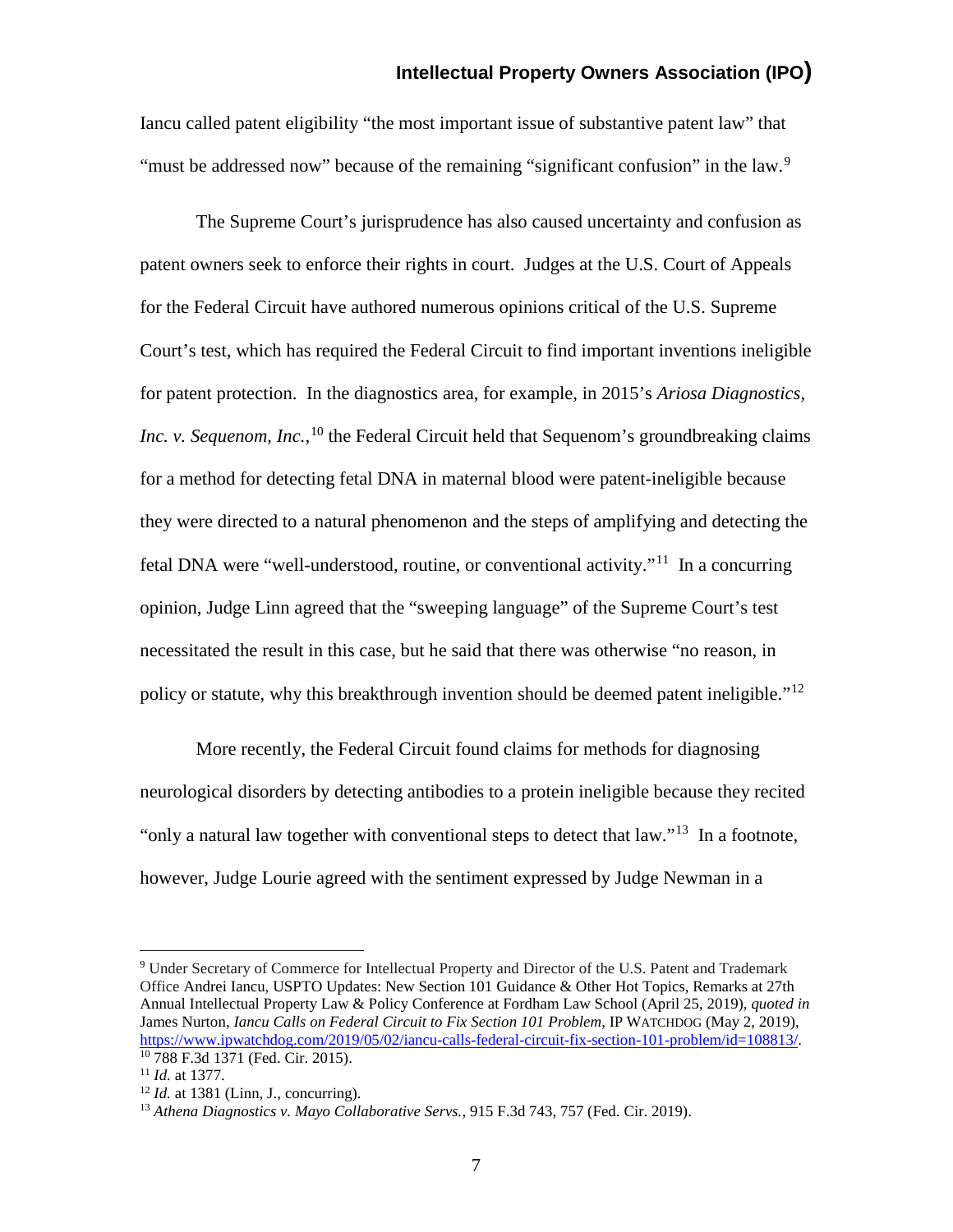dissenting opinion that "the public interest is poorly served by adding disincentive to the development of new diagnostic methods,"<sup>[14](#page-7-0)</sup> saying that "providing patent protection to novel and non-obvious diagnostic methods would promote the progress of science and useful arts."<sup>[15](#page-7-1)</sup> However, "whether or not we as individual judges might agree or not that these claims only recite a natural law," Judge Lourie explained, "precedent leaves no room for a different outcome here."<sup>[16](#page-7-2)</sup>

In other opinions, Federal Circuit judges have recognized that the Supreme Court's test has created an "incoherent body of doctrine"<sup>[17](#page-7-3)</sup> that makes it "near impossible" to know with any certainty whether the invention is or is not patent eligible.<sup> $18$ </sup> This concern was demonstrated in *Thales Visionix Inc. v. United States*, [19](#page-7-5) involving an invention that used software. The Court of Federal Claims had ruled that Thales's claims for a helmet-mounted system used for navigating fighter jets was ineligible for patent protection. This decision was reversed when the Federal Circuit determined that the patent claims were "directed to a new and useful technique for using sensors to more efficiently track an object on a moving platform," and the use of a mathematical equation did not "doom the claims to abstraction."<sup>[20](#page-7-6)</sup> The case demonstrates, however, how unsettled this area of law is, putting at risk the significant investment companies make in developing and commercializing advanced technologies.

In *Chargepoint, Inc. v. Semaconnect, Inc.*, another software-related case, the Federal Circuit found method and apparatus claims for electronic charging stations for

<span id="page-7-0"></span> <sup>14</sup> *Id.* at 762 (Newman, J., dissenting).

<span id="page-7-1"></span><sup>15</sup> *Id.* at 753, n.4 (majority opinion).

<span id="page-7-2"></span><sup>16</sup> *Id.*

<span id="page-7-3"></span><sup>17</sup> *Interval Licensing LLC v. AOL, Inc*., 896 F.3d 1335, 1348 (Fed. Cir. 2018) (Plager, J. concurring). <sup>18</sup> *Id.*

<span id="page-7-5"></span><span id="page-7-4"></span><sup>19</sup> 850 F.3d 1343 (Fed. Cir. 2017).

<span id="page-7-6"></span><sup>20</sup> *Id.* at 1349.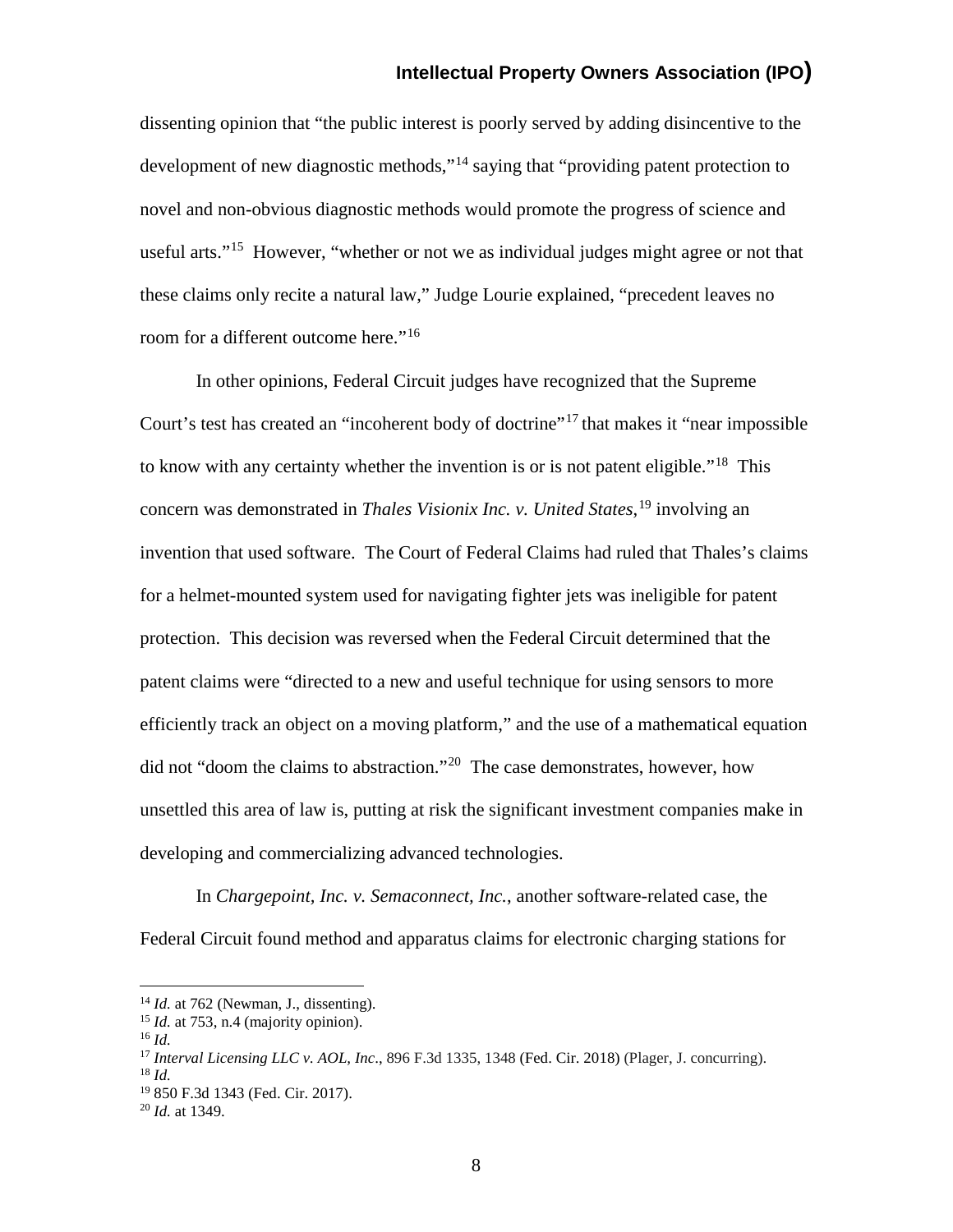electric vehicles patent-ineligible because they were directed to an "abstract idea."<sup>[21](#page-8-0)</sup> While it is possible that this invention might not have satisfied the criteria necessary to merit issuance of a patent, such as novelty or non-obviousness, software inventions are important technologies that should be eligible for patent-protection. Software is deployed in additional areas of technology with each passing day. Disincentivizing invention or failing to realize the value of commercializing technology that results from this interplay, as well as important emerging technologies such as artificial intelligence, will handicap the U.S. against our global competitors.

The Supreme Court seems unlikely to reconsider this issue anytime soon. Two Federal Circuit judges stated in an opinion last year that "the law needs clarification by higher authority, perhaps by Congress."<sup>[22](#page-8-1)</sup> IPO agrees. The current patent eligibility jurisprudence is unjustified as a matter of legal principle and sound domestic policy. Moreover, confusion about what is patent-eligible discourages inventors from pursuing work in certain technology areas, including discovering new genetic biomarkers and developing diagnostic and artificial intelligence technologies. For businesses, uncertainty disincentivizes the enormous investment in research and development that is necessary to fuel the innovation cycle. This is detrimental to America's competitiveness in the global economy as other large patent systems such as China and the European Union take a more expansive view of what is patent-eligible. $2<sup>3</sup>$  This creates the risk that investment

<span id="page-8-0"></span> <sup>21</sup> *ChargePoint, Inc. v. SemaConnect, Inc.*, No. 2018-1739 (Fed. Cir. Mar. 28, 2019).

<span id="page-8-1"></span><sup>22</sup> *Berkheimer v. HP Inc.*, 890 F.3d 1369, 1374 (Fed. Cir. 2018) (Lourie, J., joined by Newman, J., concurring in denial of rehearing en banc).

<span id="page-8-2"></span> $^{23}$  In recent years, China has formulated policies and invested in strengthening its IP system, with a stated objective of becoming a global innovation leader; to that end, in 2017 it provided updated examiner guidance that relaxed previous restrictions on issuing software and business method patents. Likewise, in 2018 the European Patent Office issued updated guidance for examiners lowering the bar for what should be considered "technical," i.e., eligible, with regards to computer-implemented inventions, mathematical methods, and artificial intelligence/machine learning.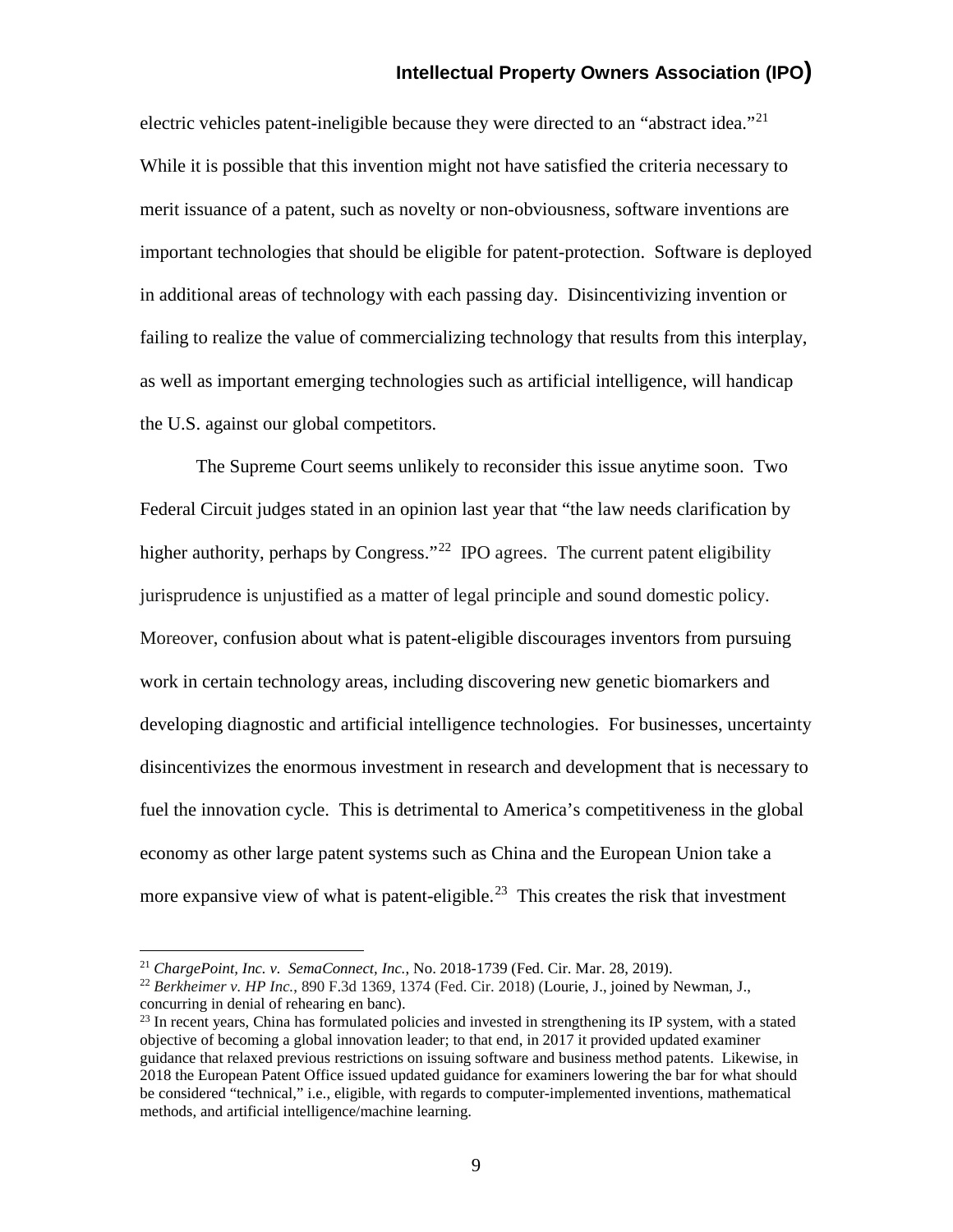dollars will be spent overseas rather than in the U.S., for which there is evidence to suggest is already happening,<sup>[24](#page-9-0)</sup> or on non-R&D intensive industries.<sup>25</sup> Perhaps most importantly, disincentivizing innovation is bad for the American public, which will suffer from the lack of valuable new products, services and jobs.

#### **II. Supporting Legislation to Amend 35 U.S.C. § 101**

In 2017, IPO adopted the first proposed statutory amendment of section 101. Our goal was to clarify the scope of subject matter eligibility in a technology-neutral manner, require evaluation of the invention as a whole rather than parsing a patent's claims into individual elements, and clearly state that no consideration of an "inventive concept," or the statutory requirements of sections 102, 103, and 112, should factor into determining whether an invention is patent-eligible.

Shortly thereafter, we joined forces with the American Intellectual Property Law Association (AIPLA) and synthesized our work into a joint legislative proposal that both associations adopted in 2018. The IPO-AIPLA proposal (attached as appendix) has received wide support from organizations including the New York IP Law Association, New Jersey IP Law Association, Boston Patent Law Association, Philadelphia IP Law Association, the Intellectual Property Law Association of Chicago, and the National Association of Patent Practitioners.

<span id="page-9-0"></span> <sup>24</sup> *See* Lance Ng, *China Could Dominate Venture Capital in 2019*, MEDIUM (Jan. 11, 2019) [https://medium.com/behind-the-great-wall/chinas-venture-capital-market-could-dominate-the-world-in-](https://medium.com/behind-the-great-wall/chinas-venture-capital-market-could-dominate-the-world-in-2019-5bc56e7d4edd)[2019-5bc56e7d4edd.](https://medium.com/behind-the-great-wall/chinas-venture-capital-market-could-dominate-the-world-in-2019-5bc56e7d4edd)

<span id="page-9-1"></span><sup>25</sup> *See U.S. Startup Company Formation and Venture Capital Funding Trends 2004 to 2017*, USIJ ALLIANCE FOR U.S. STARTUPS & INVENTORS FOR JOBS,

[https://static1.squarespace.com/static/5746149f86db43995675b6bb/t/5c40b4d3c2241b6146c26cc9/154774](https://static1.squarespace.com/static/5746149f86db43995675b6bb/t/5c40b4d3c2241b6146c26cc9/1547744468287/USIJ%2BU.S.%2BStartup%2BFormation%2BTrends%2B--%2B2004-2017%2B--%2BFinal.pdf) [4468287/USIJ%2BU.S.%2BStartup%2BFormation%2BTrends%2B--%2B2004-2017%2B--%2BFinal.pdf.](https://static1.squarespace.com/static/5746149f86db43995675b6bb/t/5c40b4d3c2241b6146c26cc9/1547744468287/USIJ%2BU.S.%2BStartup%2BFormation%2BTrends%2B--%2B2004-2017%2B--%2BFinal.pdf) (last visited June 3, 2019).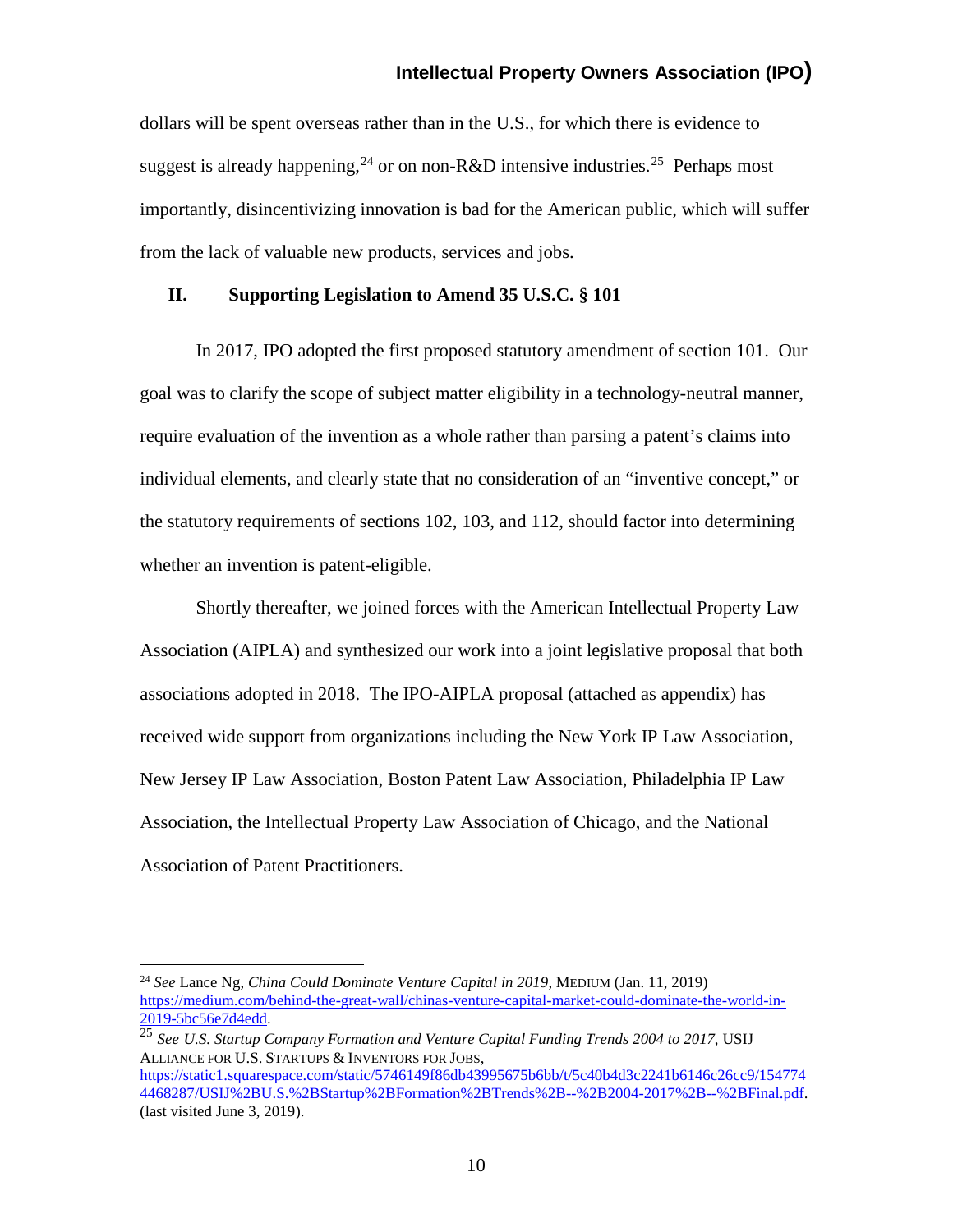We applaud the Subcommittee's leadership on addressing this issue and, in particular, thank Chairman Tillis and Ranking Member Coons for hosting roundtables to receive input from stakeholders and engage in a thoughtful, constructive dialogue about the extent of the problem and possible balanced solutions. IPO has participated in this process enthusiastically and has provided comments consistent with the substance of our proposal. We are committed to working with the Subcommittee to address this problem through legislation.

IPO supports this bipartisan, bicameral effort to develop a pro-innovation bill to clarify section 101. IPO has not taken an official position yet on the proposed legislative text released on May 22, but the draft legislative text modifying section 101 is consistent with the spirit of our earlier legislative proposal. Much of the draft legislative text is the same in substance as the IPO/AIPLA proposal.

We support eliminating judicial interpretations that prohibit patents that build on "abstract ideas," "laws of nature," or "natural phenomena" so long as the claimed invention is useful and is the result of human intervention. We agree that the word "new" should be omitted from section 101, leaving the well-defined novelty requirement in section 102 to determine whether an invention is new. We also support requiring that eligibility be determined based on an analysis of the claim as a whole, rather than dissecting an invention into its component parts. We are in agreement that eligibility should be determined "without regard to: the manner in which the claimed invention was made; whether individual limitations of a claim are well known, conventional or routine; the state of the art at the time of the invention; or any other considerations relating to sections 102, 103, or 112 of this title."

11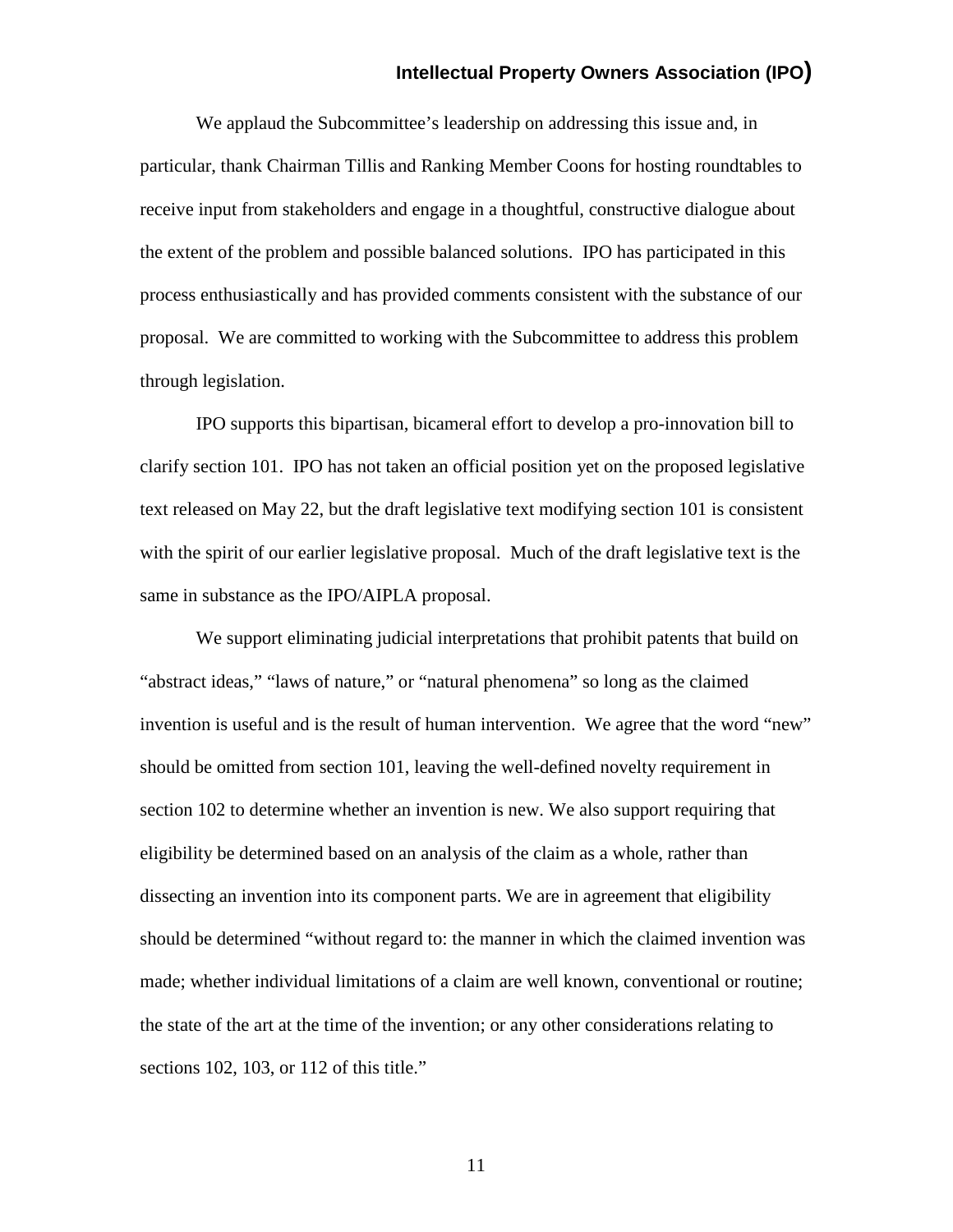Finally, we agree with the use of restraint when it comes to stating exceptions to patent eligibility. Our joint proposal emphasizes the principle that human activity to "make" something should be the touchstone of eligibility, reflecting the Framers' intent in 1790 and Congressional intent when passing the 1952 Patent Act that "anything under the sun that is made by man" should be eligible. The four existing categories of inventions—process, machine, manufacture, and composition of matter—do most of this work. The two narrow, precisely defined exceptions in the IPO-AIPLA proposal were intended to further distinguish subject matter that is made by humans from that which is not and to preserve a broad scope of subject matter eligibility.

We are studying the elements of the May 22 draft that differ from our legislative proposal with respect to the changes proposed to sections 100 and 112. We will want to avoid any interpretation that the amended statute intends to create a heightened utility requirement rather than merely codifying existing law including the Supreme Court opinion in *Brenner v. Manson*<sup>[26](#page-11-0)</sup> and Federal Circuit decisions such as *In Re Brana*.<sup>[27](#page-11-1)</sup> We will also study whether the phrase "field of technology" could be interpreted to foreclose eligibility of some of our members' inventive contributions.

Turning to the proposed changes to section 112(f), we will need to understand the possible effects of the proposed amendment on the full range of technologies on which our member companies seek patents, and the potential interplay between the new proposed provision and various existing provisions in section 112, which presently have the ability to address the patentability of overly broad functional claim elements. We will

<span id="page-11-0"></span> <sup>26</sup> 383 U.S. 519 (1966).

<span id="page-11-1"></span><sup>27</sup> 51 F.3d 1560 (Fed. Cir. 1995).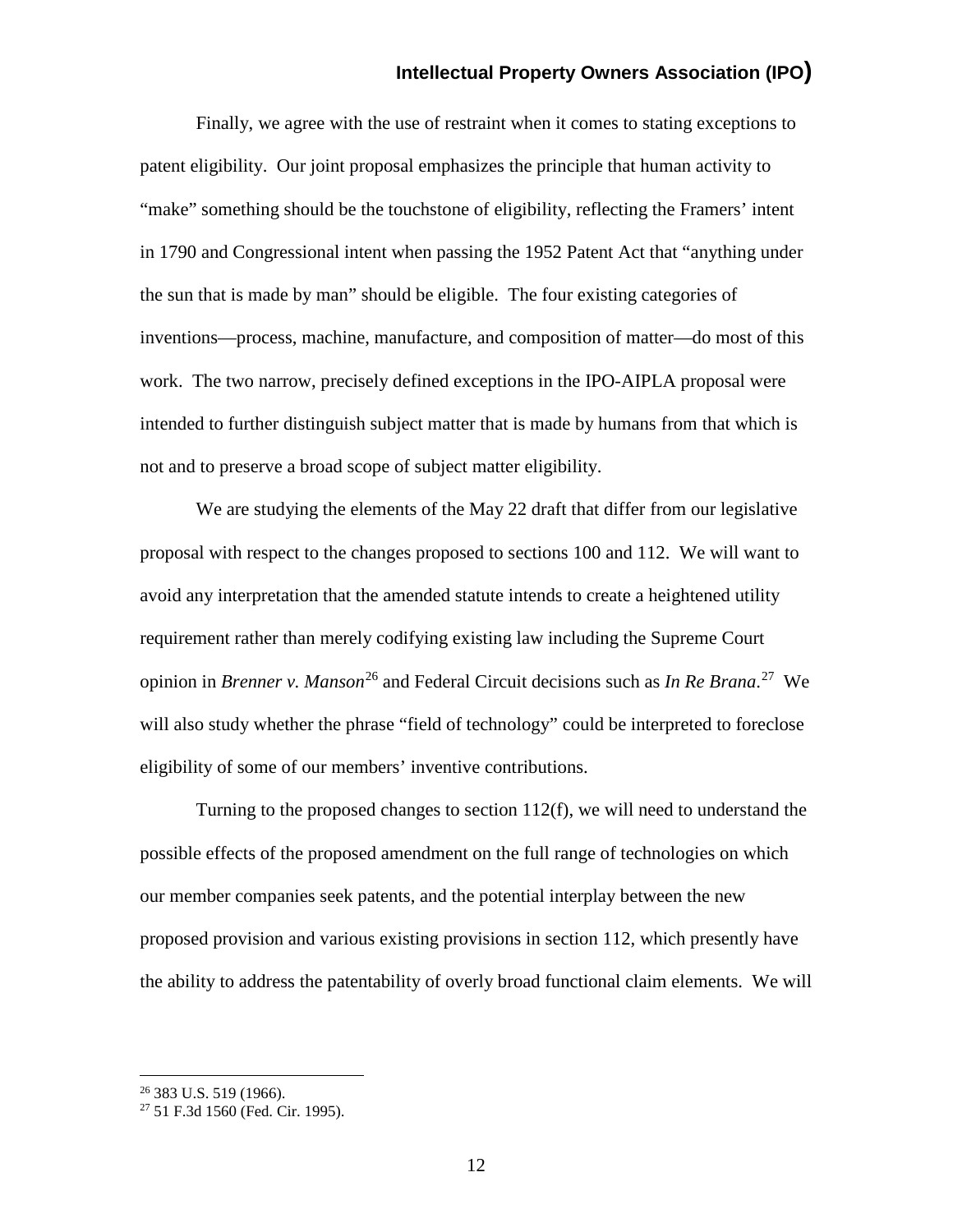continue to provide input about reforms we believe will increase certainty, consistency, and predictability for patent owners and will thus promote innovation.

The time has come for Congress to take control of innovation policy in the U.S. We must not allow the "incoherent body of doctrine" of subject matter eligibility to continue undermining innovation. We look forward to working with this conscientious Subcommittee that understands that imperative and seeks to find a balanced solution that addresses the varying interests of IPO's members.

I am pleased to answer any questions or supply any additional information.